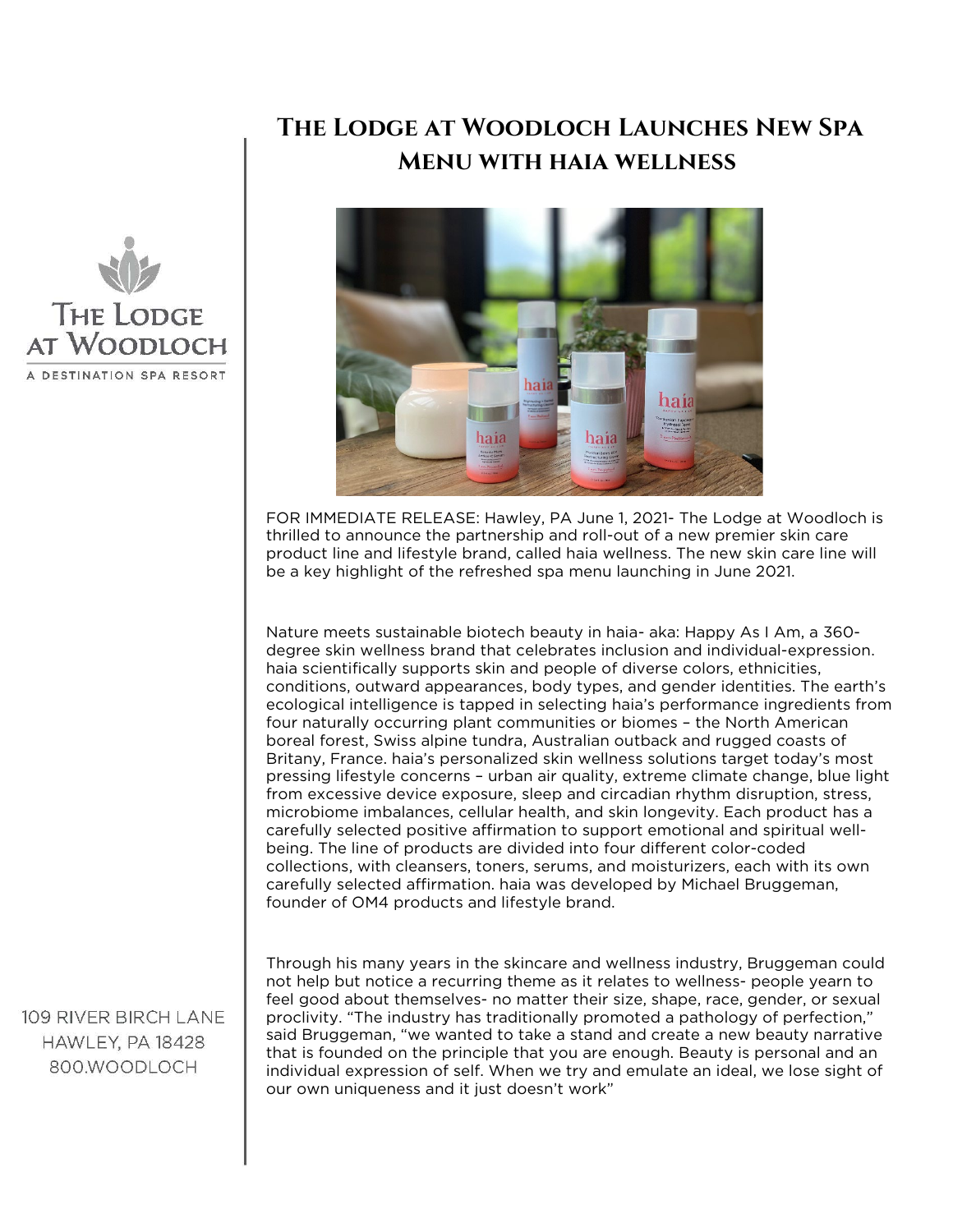

"Since we have partnered with The Lodge at Woodloch for nearly 10 years with our Organic Male OM4 men's brand, it was only logical to reach out when conceptualizing the new brand, haia," said Michael Bruggeman, CEO & Chief Formulation Officer of haia. "I had asked Nancy Deaton, Spa Director at The Lodge at Woodloch, to be one of the very few trusted inner circle advisors that would guide the product development process. I trust and value Nancy's vast operational experience and when creating a new spa line, why would you not consider the end user's voice in the design process?" noted Bruggeman. Upon completion of the line, it was only logical that The Lodge at Woodloch take part in the launch of the new line.

The team of professionals at The Lodge at Woodloch have been busy training on the new protocols for the new treatments that will be revealed to guests beginning June 1, 2021. "This new line is exactly what will resonate with our guests in the moment," shared Nancy Deaton, Spa Director at The Lodge at Woodloch. "Finding happiness with oneself, in one's own skin in an open and supportive environment that promotes overall wellness and effectiveness through the innovations of nature is a perfect symbiotic relationship. When Mike Bruggeman shared his new passion project with me, I knew that The Lodge at Woodloch would be the perfect first home for the new line."

The Lodge at Woodloch warmly embraced the sentiment that accompanied the new line. Including the feel-good mantras that provide guests with a dose of mental wellness during a treatment. "The release of this product line is so timely based on our guest feedback. After being tucked away at home and overly introspective (and often self-critical) for over a year, one's mind can start to play tricks on them. Giving guests permission (and tools) to fully love the skin they're in is such a nice message that is truly NEEDED in this moment," explained Nancy.

"While each of the biome lines have unique benefits and science behind the products that will be beneficial to our guests, there are a few that will resonate really well with our location and dedication to the nature that surrounds us," expanded Nancy Deaton.

The Age-Optimizing & Cellular Health Collection taps the wisdom of native North Americans and applies cutting-edge biotechnology to expand on traditional know-how to create amazing new skin health innovations. The amazing plants and trees from the likes of the woodland forest surrounding The Lodge at Woodloch were put into use to develop this mighty collection. Natural resources such as the resilience of tree bark extracts and foraged shade-grown botanicals (such as moss and fern) combine forces to fight oxidative stress and promote skin wellness at a cellular level. To provide an example of just ONE powerhouse ingredient, haia partners with Mibelle Biochemistry out of Switzerland for its incredible moss stem cell cultures.

109 RIVER BIRCH LANE HAWLEY, PA 18428 800.WOODLOCH

Additionally, the Environmental Stress and Defense collection will also be an easy success from the urban and suburban dwelling guests in this ever-increasing